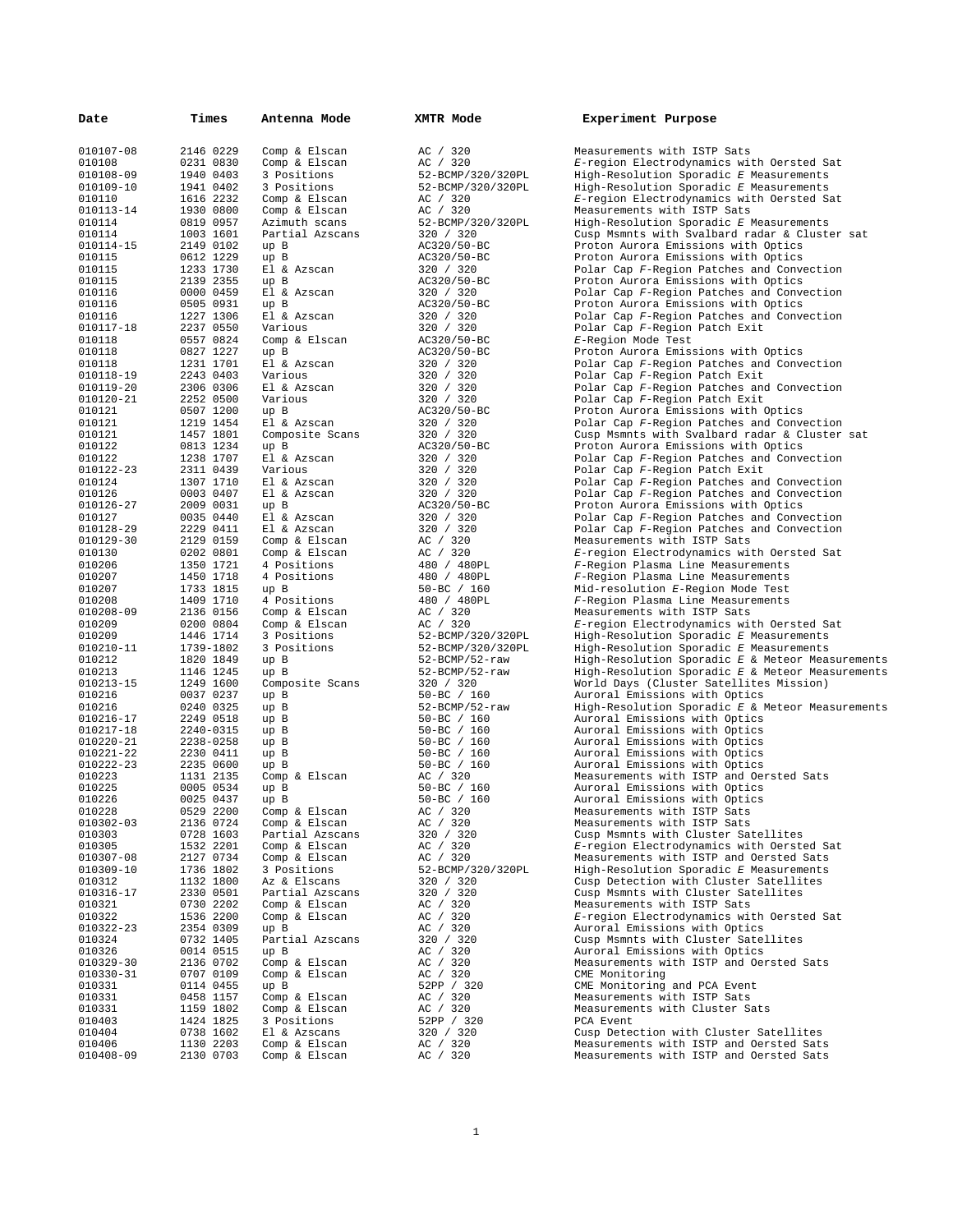| Date                   | Times                  | Antenna Mode                      | XMTR Mode              | Experiment Purpose                                                               |
|------------------------|------------------------|-----------------------------------|------------------------|----------------------------------------------------------------------------------|
| 010416-17              | 2132 1158              |                                   |                        | Measurements with Cluster Sats                                                   |
| 010417-19              | 1200 1759              | Comp & Elscan                     | AC / 320               |                                                                                  |
|                        |                        | Composite scans                   | AC / 320               | World Days (WLS)                                                                 |
| 010419-20              | 1857 1859              | 3 Positions                       | 52-BCMP/320/320PL      | High-Resolution Sporadic E Measurement                                           |
| 010421                 | 0051 0559              | Comp & Elscan                     | AC / 320               | E-region Electrodynamics with Oersted                                            |
| 010421                 | 0605 0846              | 1 Position                        | $52 - BCMP / 52 - raw$ | High-Resolution Sporadic E & Meteor Me                                           |
| 010422<br>010424       | 0554 0900              | 1 Position<br>El & Azscans        | $52 - BCMP / 52 - raw$ | High-Resolution Sporadic E & Meteor Me<br>Cusp Detection with Cluster Satellites |
|                        | 0832 1602              |                                   | 320 / 320<br>AC / 320  |                                                                                  |
| 010428-29<br>010502-03 | 2026 0101<br>1136 0002 | Comp & Elscan<br>Comp & Elscan    | AC / 320               | Measurements with Cluster Sats<br>Measurements with ISTP Sats                    |
| 010505-06              | 1503 0554              | Comp & Elscan                     | AC / 320               | Measurements with ISTP and Oersted Sat                                           |
| 010506                 | 0555 1203              | Comp & Elscan                     | AC / 320               | Measurements with Cluster Sats                                                   |
| 010510-11              | 1501 0500              | Comp & Elscan                     | AC / 320               | Measurements with Oersted Sat                                                    |
| 010516-17              | 2133 0458              | Comp & Elscan                     | AC / 320               | Measurements with ISTP Sats                                                      |
| 010517                 | 0459 1159              | Comp & Elscan                     | AC / 320               | Measurements with Cluster Sats                                                   |
| 010517                 | 1200 1801              | 3 Positions                       | AC / 320               | Dayside E Region Electrodynamics                                                 |
| 010518-19              | 1751 1804              | 3 Positions                       | 52-BCMP/320/320PL      | High-Resolution Sporadic E Measurement                                           |
| 010524-25              | 2358 0625              | Comp & Elscan                     | AC / 320               | Measurements with Oersted Sat                                                    |
| 010525                 | 0625 1157              | Comp & Elscan                     | AC / 320               | Measurements with Cluster Sats                                                   |
| 010525                 | 1159 1817              | 3 Positions                       | AC / 320               | Dayside E Region Electrodynamics                                                 |
| 010530                 | 0011 0632              | Comp & Elscan                     | AC / 320               | Measurements with Oersted Sat                                                    |
| 010606-07              | 2123 0502              | Comp & Elscan                     | AC / 320               | Measurements with ISTP Sats                                                      |
| 010607                 | 1133 1452              | 1 Position                        | $52 - raw/52 - raw$    | High-Resolution Sporadic E & Meteor Me                                           |
| 010608                 | 1153 1458              | 1 Position                        | $52 - raw/52 - raw$    | High-Resolution Sporadic E & Meteor Me                                           |
| 010608                 | 1501 2101              | Comp & Elscan                     | AC / 320               | Measurements with Oersted Sat                                                    |
| 010611-12              | 2131 0501              | Comp & Elscan                     | AC / 320               | Measurements with ISTP Sats                                                      |
| 010614-15              | 1748 1802              | 4 Positions                       | 52-BCMP/320/320PL      | High-Resolution Sporadic E Measurement                                           |
| 010620-21              | 2334 0559              | Comp & Elscan                     | AC / 320               | Measurements with Oersted Sat                                                    |
| 010621-22              | 0603 2005              | 3 Positions                       | AC / 320               | Dayside E Region Electrodynamics                                                 |
| 010625-26              | 1435 0603              | Comp & Elscan                     | AC / 320               | Measurements with Oersted Sat                                                    |
| 010627-28              | 2135 0500              | Comp & Elscan                     | AC / 320               | Measurements with ISTP Sats                                                      |
| 010628                 | 0504 2002              | El & Azscans                      | 320 / 320              | Cusp Detection with Cluster Satellites                                           |
| 010702-03              | 2134 0600              | Comp & Elscan                     | AC / 320               | Measurements with ISTP and Oersted Sat                                           |
| 010705<br>010705       | 1237 1428<br>1430 2030 | Elevation scans                   | AC / 320<br>AC / 320   | Density morphology with GPS Satellites<br>Measurements with Oersted Sat          |
| 010707-08              | 1731 1801              | Comp & Elscan<br>4 Positions      | 52-BCMP/320/320PL      | High-Resolution Sporadic E Measurement                                           |
| 010711-15              | 1248 1718              | 3 Positions                       | AC / 320               | World Days (LTCS)                                                                |
| 010715                 | 1720 1851              | Elevation scans                   | AC / 320               | Density morphology with GPS Satellites                                           |
| 010719                 | 0144 1402              | Comp & Elscan                     | AC / 320               | Measurements with ISTP Sats                                                      |
| 010729                 | 0136 0702              | Comp & Elscan                     | AC / 320               | Measurements with Cluster Sats                                                   |
| 010730                 | 0942 1801              | El & Azscans                      | 320 / 320              | Cusp Detection with Cluster Satellites                                           |
| 010801-02              | 1647 0004              | 4 Positions                       | 52-BCMP/320/320PL      | High-Resolution Sporadic E Measurement                                           |
| 010803                 | 1245 1516              | Elevation scans                   | AC / 320               | Density morphology with GPS Satellites                                           |
| 010803                 | 1520 2003              | Comp & Elscan                     | AC / 320               | Measurements with Oersted Sat                                                    |
| 010806                 | 1532 2102              | Comp & Elscan                     | AC / 320               | Measurements with ISTP Sats                                                      |
| 010808<br>010810       | 0933 1959<br>1740 2301 | 3 Positions                       | AC / 320<br>320 / 320  | Dayside E Region Electrodynamics<br>Ion upflow measurements with ISTP Sats       |
| 010810-11              | 2305 0401              | Compscans & Up B<br>Comp & Elscan | AC / 320               | Measurements with Oersted Sat                                                    |
| 010811                 | 0405 0957              | Compscans & Up B                  | 320 / 320              | Ion upflow measurements with ISTP Sats                                           |
| 010811                 | 1001 1800              | El & Azscans                      | 320 / 320              | Cusp Detection with Cluster Satellites                                           |
| 010812                 | 0709 1024              | 1 Position                        | $52 - BCMP / 52 - raw$ | High-Resolution Sporadic E & Meteor Me                                           |
| 010812                 | 1028 1120              | Elevation scans                   | AC / 320               | Density morphology with GPS Satellites                                           |
| 010813                 | 0705 1025              | 1 Position                        | $52 - BCMP / 52 - raw$ | High-Resolution Sporadic E & Meteor Me                                           |
| 010813                 | 1028 1351              | Elevation scans                   | AC / 320               | Density morphology with GPS Satellites                                           |
| 010813                 | 1354 2003              | Comp & Elscan                     | AC / 320               | Measurements with Oersted Sat                                                    |
| 010814                 | 0437 1200              | 4 Positions                       | 52-BCMP/320/320PL      | High-Resolution Sporadic E Measurement                                           |
| 010815                 | 0037 0454              | Comp & Elscan                     | AC / 320               | Measurements with Cluster Sats                                                   |
| 010815                 | 0457 1102              | 4 Positions                       | 52-BCMP/320/320PL      | High-Resolution Sporadic E Measurement                                           |
| 010824                 | 1539 2106              | Compscans & Up B                  | 320 / 320              | Ion upflow measurements with ISTP Sats                                           |
| 010825                 | 1057 1255              | Elevation scans                   | AC / 320               | Density morphology with GPS Satellites                                           |
| 010825<br>010827       | 1257 2002<br>1537 2050 | Comp & Elscan<br>Compscans & Up B | AC / 320<br>320 / 320  | Measurements with Oersted Sat<br>Ion upflow measurements with ISTP Sats          |
| 010827                 | 2054 2212              | Elevation scans                   | AC / 320               | Density morphology with GPS Satellites                                           |
| 010829-30              | 2345 0448              | 3 Positions                       | AC / 320               | Ion-Neutral Coupling with Optics                                                 |
| 010830                 | 0940 1803              | El & Azscans                      | 320 / 320              | Cusp Detection with Cluster Satellites                                           |
| 010902                 | 1420 1649              | Compscans & Up B                  | 320 / 320              | Ion upflow measurements with ISTP Sats                                           |
| 010906-07              | 1258 0433              | Comp & Elscan                     | AC / 320               | Measurements with Oersted Sat                                                    |
| 010907                 | 0439 2031              | 4 Positions                       | 52-BCMP / 320          | High-Resolution Sporadic E Measurement                                           |
| 010911                 | 0946 1803              | El & Azscans                      | 320 / 320              | Cusp Detection with Cluster Satellites                                           |
| 010916-20              | 2132 2201              | 3 Positions                       | AC / 320               | World Days (LTCS & Joule Heating)                                                |
| 010925                 | 0751 0853              | 3 Positions                       | AC320/50-BC            | Measurements of PCA Event                                                        |
| 010925                 | 0857 1616              | 3 Positions                       | 52-BCMP / 320          | Measurements of PCA Event                                                        |
| 010925-26              | 1620 1702              | Comp & Elscan                     | AC / 320               | CME Monitoring                                                                   |
| 010929<br>011002       | 0036 0605<br>1319 1422 | Compscans & Up B<br>Comp & Elscan | 320 / 320<br>AC / 320  | Ion upflow measurements with ISTP Sats<br>Mode test                              |
| 011003                 | 1754 1824              | Composite scans                   | AC / 320               | Mode test                                                                        |
| 011009-11              | 1236 1600              | Composite scans                   | AC / 320               | World Days (WLS)                                                                 |
| 011011-12              | 2330 0450              | Compscans & Up B                  | 320 / 320              | Ion upflow measurements with ISTP Sats                                           |
| 011014-15              | 2223 0328              | up B                              | AC / 320               | Auroral Emissions with Optics                                                    |
| 011015                 | 1240 1903              | Comp & Elscan                     | AC / 320               | Measurements with Oersted Sat                                                    |

| AC<br>$\hspace{0.025cm}\mathcal{N}$<br>320<br>$\overline{\phantom{a}}$<br>АC<br>320                                                                                             |
|---------------------------------------------------------------------------------------------------------------------------------------------------------------------------------|
| 52-BCMP/320/320PL<br>AC / 320<br>52-BCMP/52-raw<br>52-BCMP/52-raw                                                                                                               |
| 320 / 320<br>AC<br>320<br>320<br>АC<br>AC<br>320                                                                                                                                |
| 320<br>AC<br>AC<br>320<br>320<br>AC<br>$\hspace{0.025cm}/\hspace{0.025cm}$<br>320<br>AС                                                                                         |
| $\sqrt{2}$<br>320<br>AС<br>$52 -$<br>BCMP/320/320PL<br>$\sqrt{\phantom{a}}$<br>AC<br>320<br>АC<br>320                                                                           |
| 320<br>АC<br>320<br>АC<br>$\overline{\phantom{a}}$<br>320<br>АC<br>$52 -$<br>raw/52-raw                                                                                         |
| raw/52-raw<br>$52-$<br>АC<br>320<br>$\mathcal{L}$<br>$\overline{\phantom{a}}$<br>АC<br>320<br>BCMP/320/320PL<br>52-                                                             |
| АC<br>$\overline{1}$<br>320<br>АC<br>$\overline{1}$<br>320<br>320<br>AC<br>АC<br>320                                                                                            |
| 320<br>320<br>$\overline{1}$<br>320<br>АC<br>320<br>АC<br>$\overline{\phantom{a}}$<br>$\overline{\phantom{a}}$<br>АC<br>320                                                     |
| 52-BCMP/320/320PL<br>320<br>АC<br>320<br>AC<br>AC<br>320<br>320                                                                                                                 |
| AC<br>/320<br>320<br>52-BCMP/320/320PL<br>АC<br>$\!/\!$<br>320<br>320<br>АC                                                                                                     |
| AC<br>320<br>АC<br>320<br>$\overline{\phantom{a}}$<br>320<br>320<br>320<br>АC                                                                                                   |
| 320<br>$\overline{\phantom{a}}$<br>320<br>$\overline{1}$<br>320<br>320<br>52-BCMP/52-raw<br>/320<br>AC                                                                          |
| BCMP/52-raw<br>$52-$<br>АC<br>320<br>$\hspace{0.025cm}\rule{0.7pt}{0.1ex}\hspace{0.025cm}\hspace{0.025cm}$<br>$\overline{\mathcal{E}}$<br>АC<br>320<br>BCMP/320/320PL<br>$52 -$ |
| /320<br>АC<br>52-BCMP/320/320PL<br>320 / 320<br>320<br>АC                                                                                                                       |
| 320<br>АC<br>320<br>320<br>320<br>-<br>AC<br>AC<br>320                                                                                                                          |
| 320<br>320<br>$\overline{\phantom{a}}$<br>320<br>320<br>AC /<br>320<br>$52 - BCMP$ /<br>320                                                                                     |
| 320 / 320<br>AC / 320<br>AC / 320<br>AC320/50-BC<br>52-BCMP / 320                                                                                                               |
| AC /<br>320<br>320<br>$\begin{array}{r} 320 \\ 32 \\ 320 \\ 320 \\ 32 \end{array}$<br>320<br>АC<br>AC                                                                           |
| 320<br>АC<br>$\begin{array}{c} \n \sqrt{320} \\ 320\n \end{array}$<br>320<br>АC<br>AC<br>320                                                                                    |

Measurements with Cluster Sats World Days (WLS) High-Resolution Sporadic *E* Measurements E-region Electrodynamics with Oersted Sat High-Resolution Sporadic *E* & Meteor Measurements 010422 0554 0900 1 Position 52-BCMP/52-raw High-Resolution Sporadic *E* & Meteor Measurements 010424 0832 1602 El & Azscans 320 / 320 Cusp Detection with Cluster Satellites Measurements with Cluster Sats Measurements with ISTP Sats Measurements with ISTP and Oersted Sats Measurements with Cluster Sats Measurements with Oersted Sat Measurements with ISTP Sats Measurements with Cluster Sats Dayside *E* Region Electrodynamics High-Resolution Sporadic *E* Measurements Measurements with Oersted Sat Measurements with Cluster Sats Dayside *E* Region Electrodynamics Measurements with Oersted Sat Measurements with ISTP Sats High-Resolution Sporadic *E* & Meteor Measurements High-Resolution Sporadic *E* & Meteor Measurements Measurements with Oersted Sat Measurements with ISTP Sats High-Resolution Sporadic *E* Measurements Measurements with Oersted Sat Dayside *E* Region Electrodynamics Measurements with Oersted Sat Measurements with ISTP Sats Cusp Detection with Cluster Satellites Measurements with ISTP and Oersted Sat Density morphology with GPS Satellites Measurements with Oersted Sat High-Resolution Sporadic *E* Measurements World Days (LTCS) Density morphology with GPS Satellites Cusp Detection with Cluster Satellites High-Resolution Sporadic *E* Measurements Dayside *E* Region Electrodynamics Ion upflow measurements with ISTP Sats Measurements with Oersted Sat Ion upflow measurements with ISTP Sats Cusp Detection with Cluster Satellites 010812 0709 1024 1 Position 52-BCMP/52-raw High-Resolution Sporadic *E* & Meteor Measurements<br>010812 1028 1120 Elevation scans AC / 3 High-Resolution Sporadic *E* & Meteor Measurements Density morphology with GPS Satellites Measurements with Oersted Sat High-Resolution Sporadic *E* Measurements Measurements with Cluster Sats High-Resolution Sporadic *E* Measurements Ion upflow measurements with ISTP Sats Density morphology with GPS Satellites Measurements with Oersted Sat Ion upflow measurements with ISTP Sats Cusp Detection with Cluster Satellites Ion upflow measurements with ISTP Sats Measurements with Oersted Sat High-Resolution Sporadic *E* Measurements Cusp Detection with Cluster Satellites World Days (LTCS & Joule Heating) 010925 0751 0853 3 Positions AC320/50-BC Measurements of PCA Event Measurements of PCA Event CME Monitoring Ion upflow measurements with ISTP Sats World Days (WLS) Ion upflow measurements with ISTP Sats